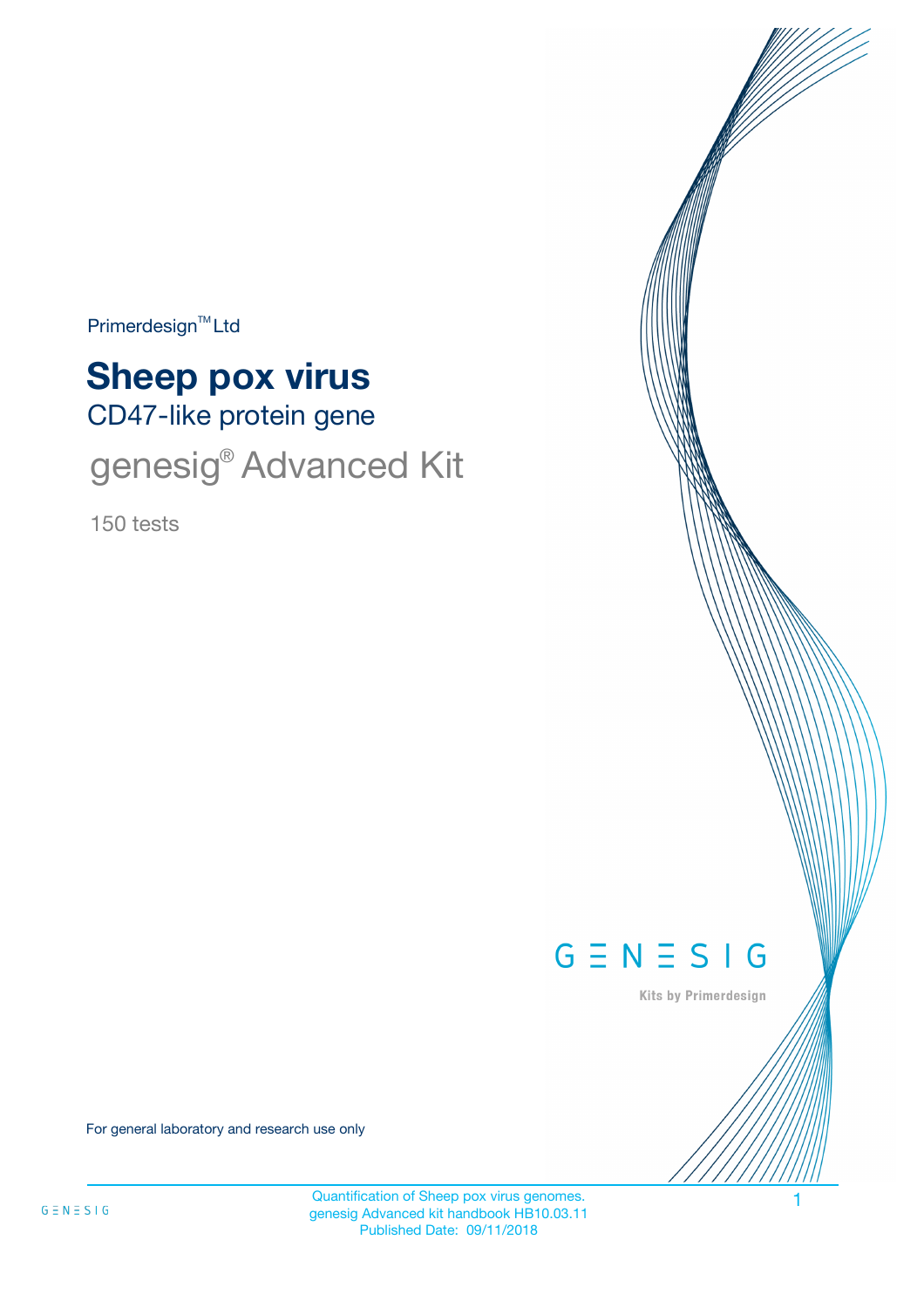### Introduction to Sheep pox virus

Sheep pox virus (SPV) is an extremely contagious DNA virus that causes sheep pox in small ruminants. It belongs to the Poxviridae family, in the Capripoxvirus genus. SPV has a double stranded, linear DNA genome of approximately 150 kb and the virus is cuboidal in structure. It is endemic in parts of Africa, the Middle East, Turkey, Iran, Afghanistan, Pakistan, India, Nepal, China, Bangladesh, Vietnam and southern Europe.

Transmission is usually by aerosol after close contact with severely affected animals exhibiting ulcerated papules on the mucous membrane. Transmission cannot occur during the prepapular stage, and it is reduced once papules have become necrotic and neutralising antibody has been produced (about one week after onset). Alternative routes of infection include through alternative mucous membranes or abraded skin and occasionally via biting insects or contact with contaminated implements, vehicles or objects. The virus enters the host cell by receptor mediated endocytosis and can modulate and mimic the host immune response to subvert the antiviral activity of the host. They also induce apoptosis in antigenpresenting cells and induce IL-10 release which impairs the acquisition of an adaptive immune response and furthers viral spread.

The SPV Incubation period is 8–13 days but can be as short as 4 days following mechanical transmission. Symptoms vary from mild to severe, normally beginning with the rapid onset of fever, salivation, nasal discharge and conjunctivitis followed by erythematous macules that develop into papules. Lesions may develop on the mucous membrane, usually being concentrated on the head, neck, groin, perineum, external mucous membranes of the eyes, vulva, anus and nose. They also occur on internal organs giving rise to respiratory problems, diarrhoea, depression, emaciation, abortion and sometimes death due to ulceration and necrosis of the papules. Morbidity and mortality are influenced by age, health status, previous exposure and the strain of the virus. In endemic areas, the mortality rate is usually less than 10%. However, fatality rates of nearly 100% can occur in young animals.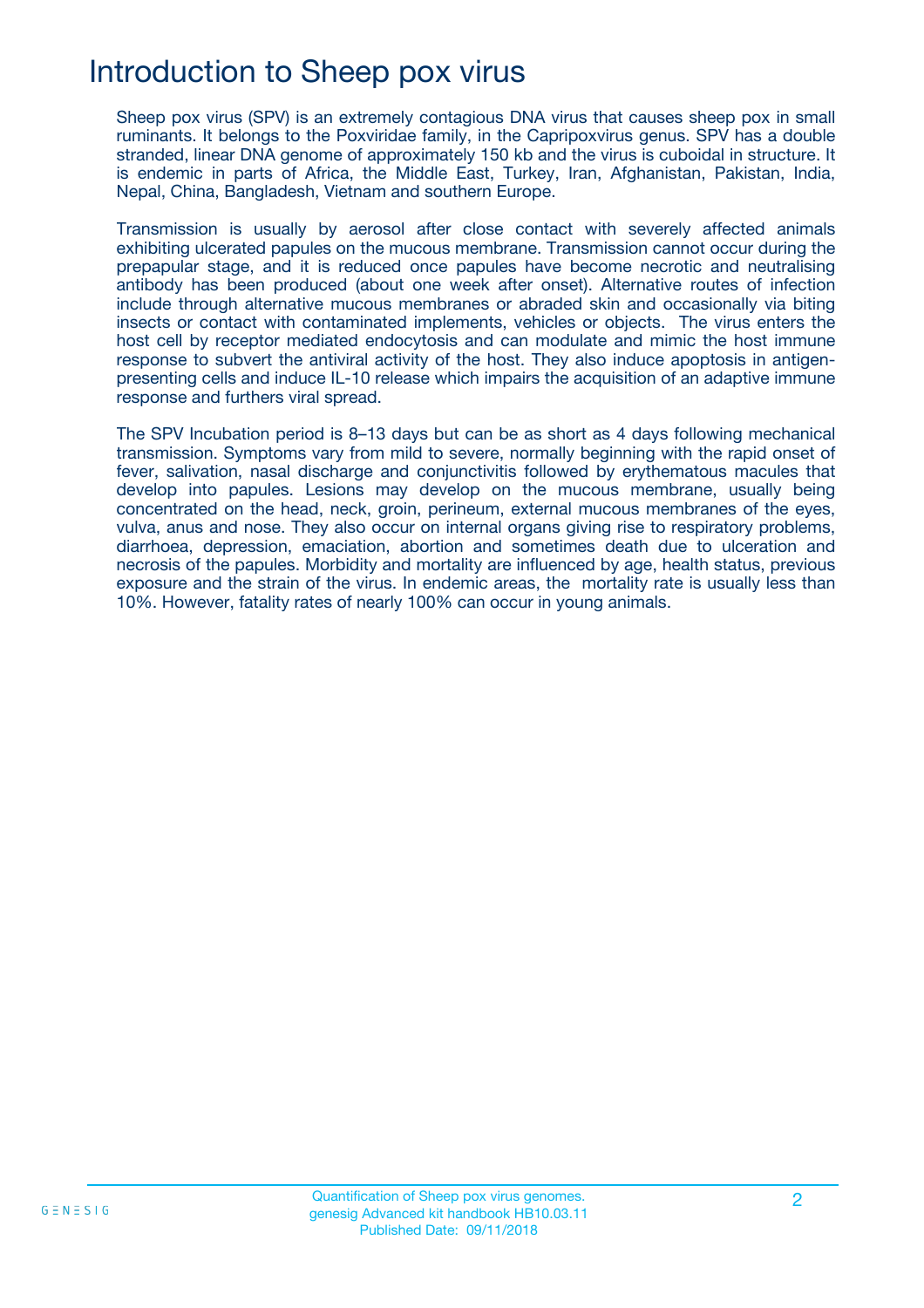## **Specificity**

The Primerdesign genesig Kit for Sheep pox virus (SPV) genomes is designed for the in vitro quantification of SPV genomes. The kit is designed to have a broad detection profile. Specifically, the primers represent 100% homology with over 95% of the NCBI database reference sequences available at the time of design.

The dynamics of genetic variation means that new sequence information may become available after the initial design. Primerdesign periodically reviews the detection profiles of our kits and when required releases new versions.

If you require further information, or have a specific question about the detection profile of this kit then please send an e.mail to enquiry@primerdesign.co.uk and our bioinformatics team will answer your question.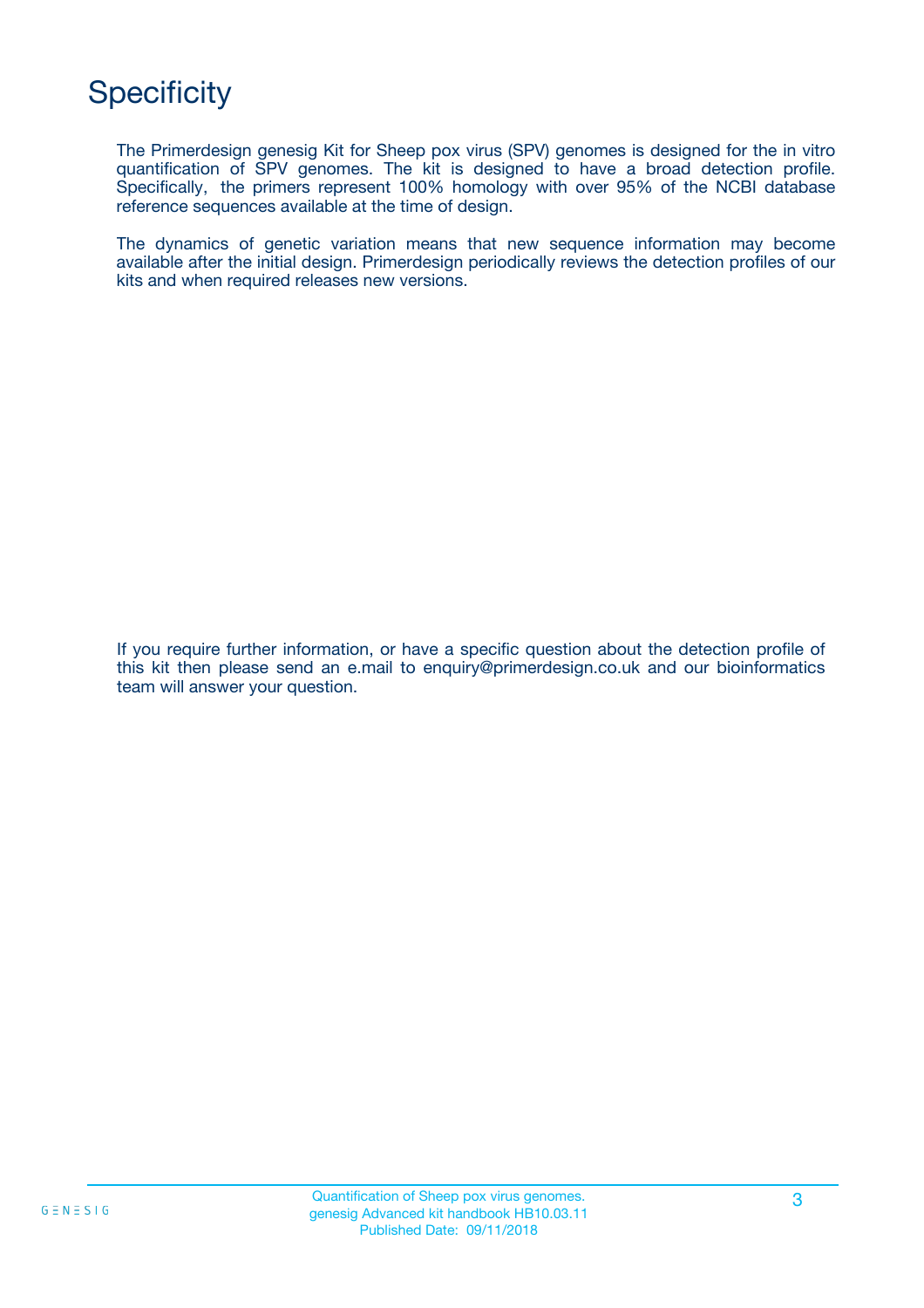## Kit contents

- **SPV specific primer/probe mix (150 reactions BROWN)** FAM labelled
- **SPV positive control template (for Standard curve RED)**
- **Internal extraction control primer/probe mix (150 reactions BROWN)** VIC labelled as standard
- **Internal extraction control DNA (150 reactions BLUE)**
- **Endogenous control primer/probe mix (150 reactions BROWN)** FAM labelled
- **RNase/DNase free water (WHITE)** for resuspension of primer/probe mixes
- **Template preparation buffer (YELLOW)** for resuspension of internal control template, positive control template and standard curve preparation

### Reagents and equipment to be supplied by the user

#### **Real-time PCR Instrument**

#### **Extraction kit**

This kit is recommended for use with genesig Easy DNA/RNA extraction kit. However, it is designed to work well with all processes that yield high quality RNA and DNA with minimal PCR inhibitors.

#### **oasig**TM **lyophilised or Precision**®**PLUS 2X qPCR Master Mix**

This kit is intended for use with oasig or PrecisionPLUS2X qPCR Master Mix.

**Pipettors and Tips**

**Vortex and centrifuge**

#### **Thin walled 1.5 ml PCR reaction tubes**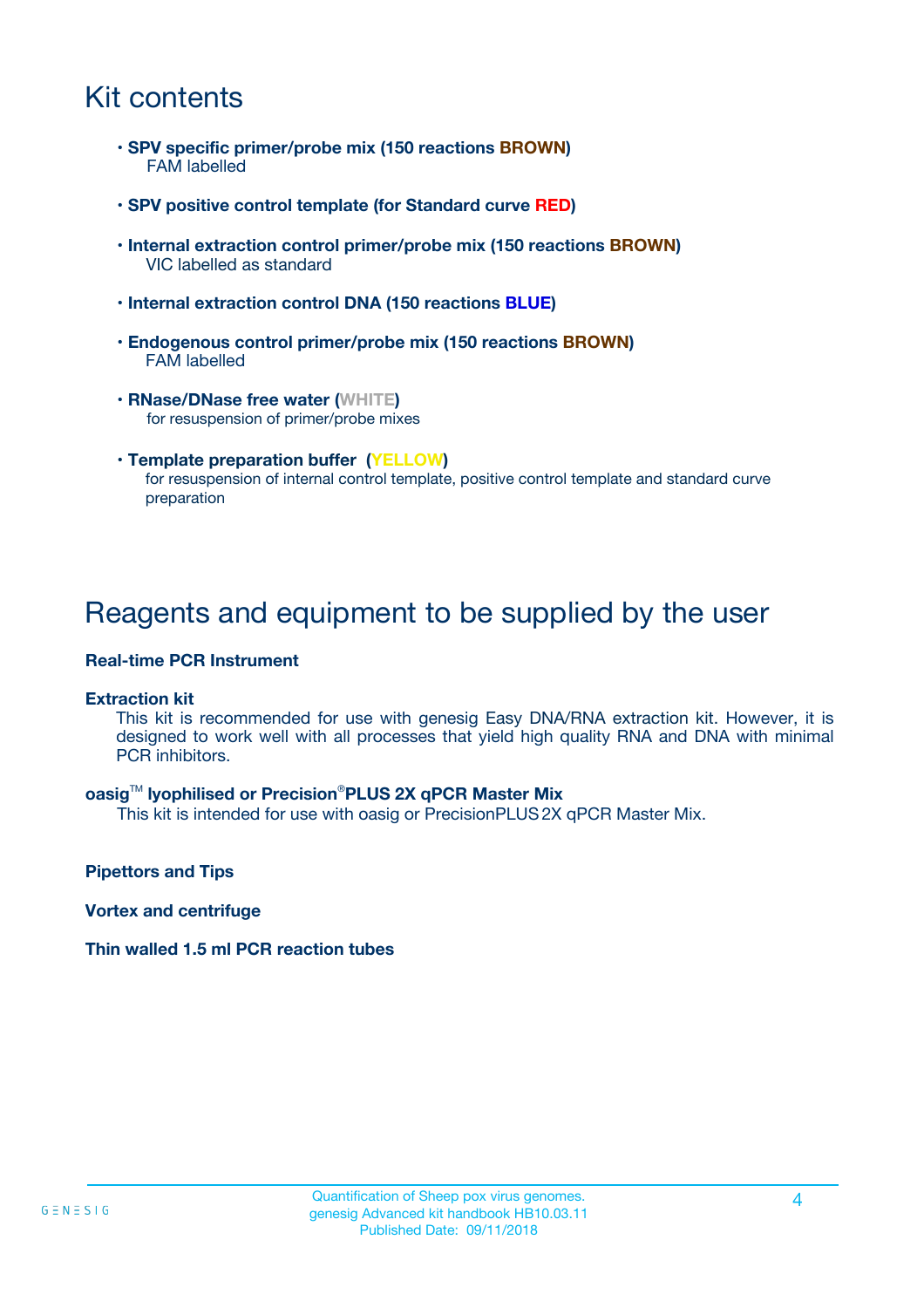### Kit storage and stability

This kit is stable at room temperature but should be stored at -20ºC on arrival. Once the lyophilised components have been resuspended they should not be exposed to temperatures above -20°C for longer than 30 minutes at a time and unnecessary repeated freeze/thawing should be avoided. The kit is stable for six months from the date of resuspension under these circumstances.

If a standard curve dilution series is prepared this can be stored frozen for an extended period. If you see any degradation in this serial dilution a fresh standard curve can be prepared from the positive control.

Primerdesign does not recommend using the kit after the expiry date stated on the pack.

### Suitable sample material

All kinds of sample material suited for PCR amplification can be used. Please ensure the samples are suitable in terms of purity, concentration, and DNA integrity (An internal PCR control is supplied to test for non specific PCR inhibitors). Always run at least one negative control with the samples. To prepare a negative-control, replace the template DNA sample with RNase/DNase free water.

### Dynamic range of test

Under optimal PCR conditions genesig SPV detection kits have very high priming efficiencies of >95% and can detect less than 100 copies of target template.

### Notices and disclaimers

This product is developed, designed and sold for research purposes only. It is not intended for human diagnostic or drug purposes or to be administered to humans unless clearly expressed for that purpose by the Food and Drug Administration in the USA or the appropriate regulatory authorities in the country of use. During the warranty period Primerdesign genesig detection kits allow precise and reproducible data recovery combined with excellent sensitivity. For data obtained by violation to the general GLP guidelines and the manufacturer's recommendations the right to claim under guarantee is expired. PCR is a proprietary technology covered by several US and foreign patents. These patents are owned by Roche Molecular Systems Inc. and have been sub-licensed by PE Corporation in certain fields. Depending on your specific application you may need a license from Roche or PE to practice PCR. Additional information on purchasing licenses to practice the PCR process may be obtained by contacting the Director of Licensing at Roche Molecular Systems, 1145 Atlantic Avenue, Alameda, CA 94501 or Applied Biosystems business group of the Applera Corporation, 850 Lincoln Centre Drive, Foster City, CA 94404. In addition, the 5' nuclease assay and other homogeneous amplification methods used in connection with the PCR process may be covered by U.S. Patents 5,210,015 and 5,487,972, owned by Roche Molecular Systems, Inc, and by U.S. Patent 5,538,848, owned by The Perkin-Elmer Corporation.

## Trademarks

Primerdesign™ is a trademark of Primerdesign Ltd.

genesig $^\circledR$  is a registered trademark of Primerdesign Ltd.

The PCR process is covered by US Patents 4,683,195, and 4,683,202 and foreign equivalents owned by Hoffmann-La Roche AG. BI, ABI PRISM® GeneAmp® and MicroAmp® are registered trademarks of the Applera Genomics (Applied Biosystems Corporation). BIOMEK® is a registered trademark of Beckman Instruments, Inc.; iCycler™ is a registered trademark of Bio-Rad Laboratories, Rotor-Gene is a trademark of Corbett Research. LightCycler™ is a registered trademark of the Idaho Technology Inc. GeneAmp®, TaqMan® and AmpliTaqGold® are registered trademarks of Roche Molecular Systems, Inc., The purchase of the Primerdesign™ reagents cannot be construed as an authorization or implicit license to practice PCR under any patents held by Hoffmann-LaRoche Inc.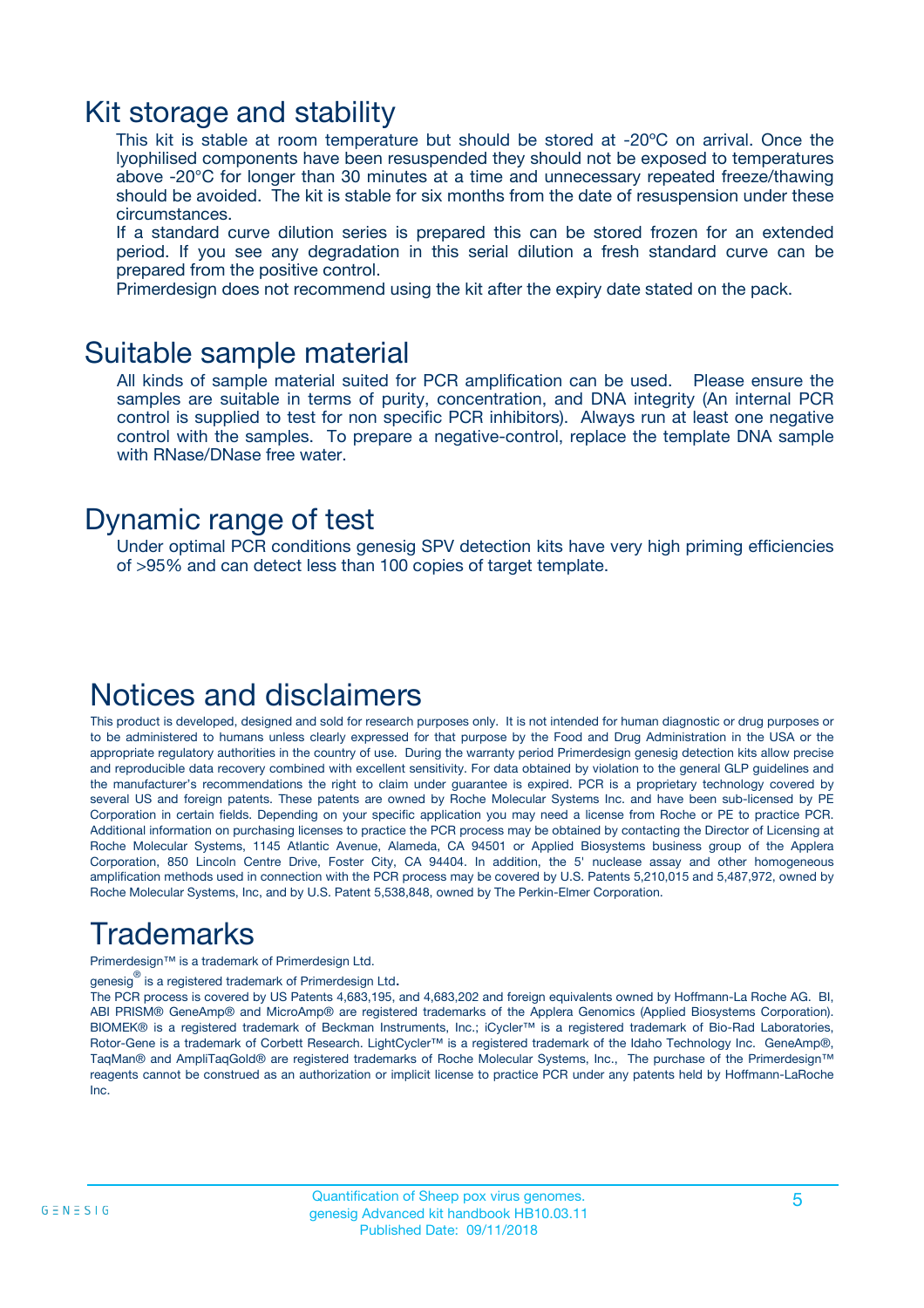### Principles of the test

#### **Real-time PCR**

A SPV specific primer and probe mix is provided and this can be detected through the FAM channel.

The primer and probe mix provided exploits the so-called TaqMan® principle. During PCR amplification, forward and reverse primers hybridize to the SPV DNA. A fluorogenic probe is included in the same reaction mixture which consists of a DNA probe labeled with a 5`-dye and a 3`-quencher. During PCR amplification, the probe is cleaved and the reporter dye and quencher are separated. The resulting increase in fluorescence can be detected on a range of qPCR platforms.

#### **Positive control**

For copy number determination and as a positive control for the PCR set up, the kit contains a positive control template. This can be used to generate a standard curve of SPV copy number / Cq value. Alternatively the positive control can be used at a single dilution where full quantitative analysis of the samples is not required. Each time the kit is used, at least one positive control reaction must be included in the run. A positive result indicates that the primers and probes for detecting the target SPV gene worked properly in that particular experimental scenario. If a negative result is obtained the test results are invalid and must be repeated. Care should be taken to ensure that the positive control does not contaminate any other kit component which would lead to false-positive results. This can be achieved by handling this component in a Post PCR environment. Care should also be taken to avoid cross-contamination of other samples when adding the positive control to the run. This can be avoided by sealing all other samples and negative controls before pipetting the positive control into the positive control well.

#### **Negative control**

To validate any positive findings a negative control reaction should be included every time the kit is used. For this reaction the RNase/DNase free water should be used instead of template. A negative result indicates that the reagents have not become contaminated while setting up the run.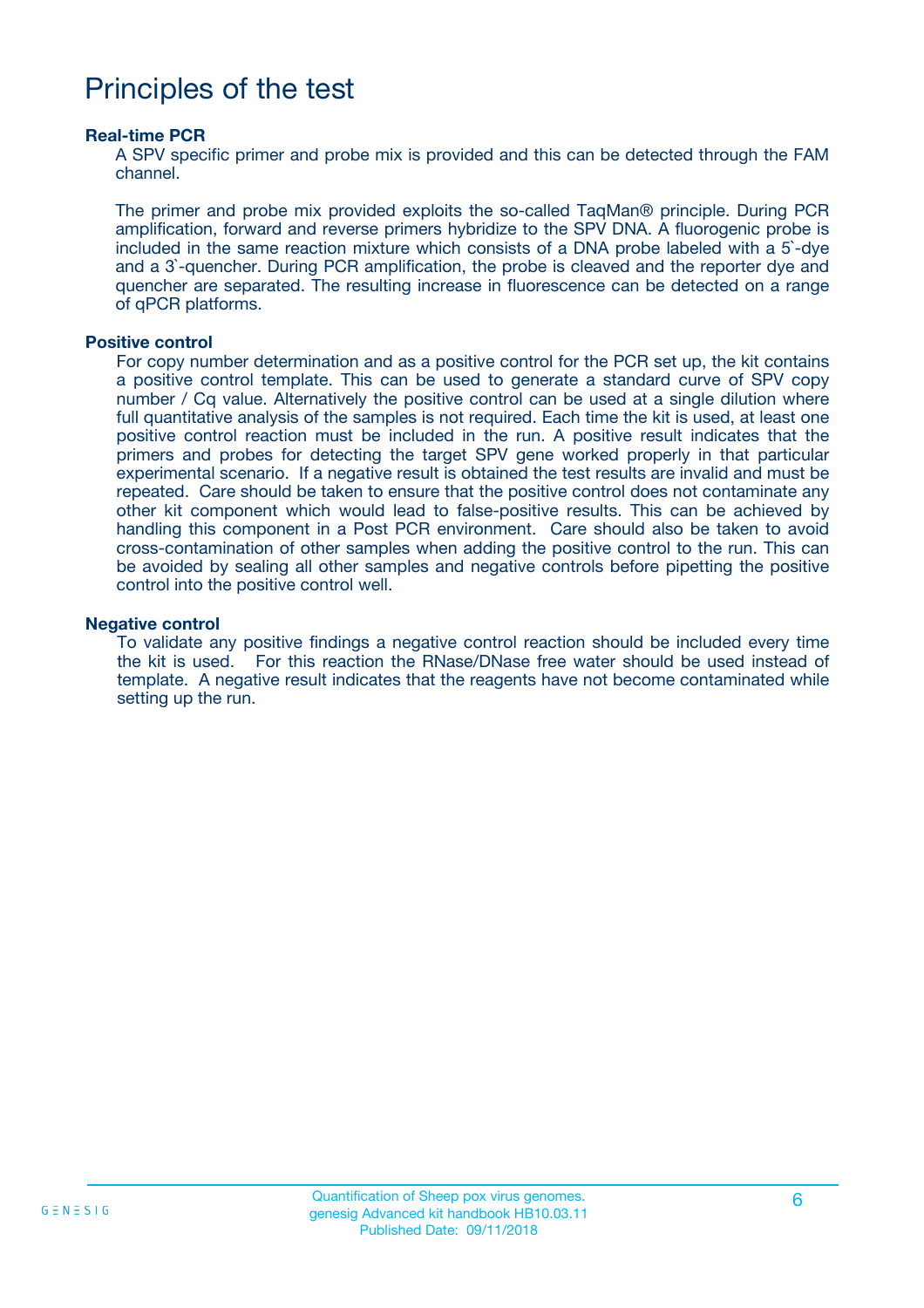#### **Internal DNA extraction control**

When performing DNA extraction, it is often advantageous to have an exogenous source of DNA template that is spiked into the lysis buffer. This control DNA is then co-purified with the sample DNA and can be detected as a positive control for the extraction process. Successful co-purification and qPCR for the control DNA also indicates that PCR inhibitors are not present at a high concentration.

A separate primer and probe mix are supplied with this kit to detect the exogenous DNA using qPCR. The primers are present at PCR limiting concentrations which allows multiplexing with the target sequence primers. Amplification of the control DNA does not interfere with detection of the SPV target DNA even when present at low copy number. The Internal control is detected through the VIC channel and gives a Cq value of 28+/-3.

#### **Endogenous control**

To confirm extraction of a valid biological template, a primer and probe mix is included to detect an endogenous gene. Detection of the endogenous control is through the FAM channel and it is NOT therefore possible to perform a multiplex with the SPV primers. A poor endogenous control signal may indicate that the sample did not contain sufficient biological material.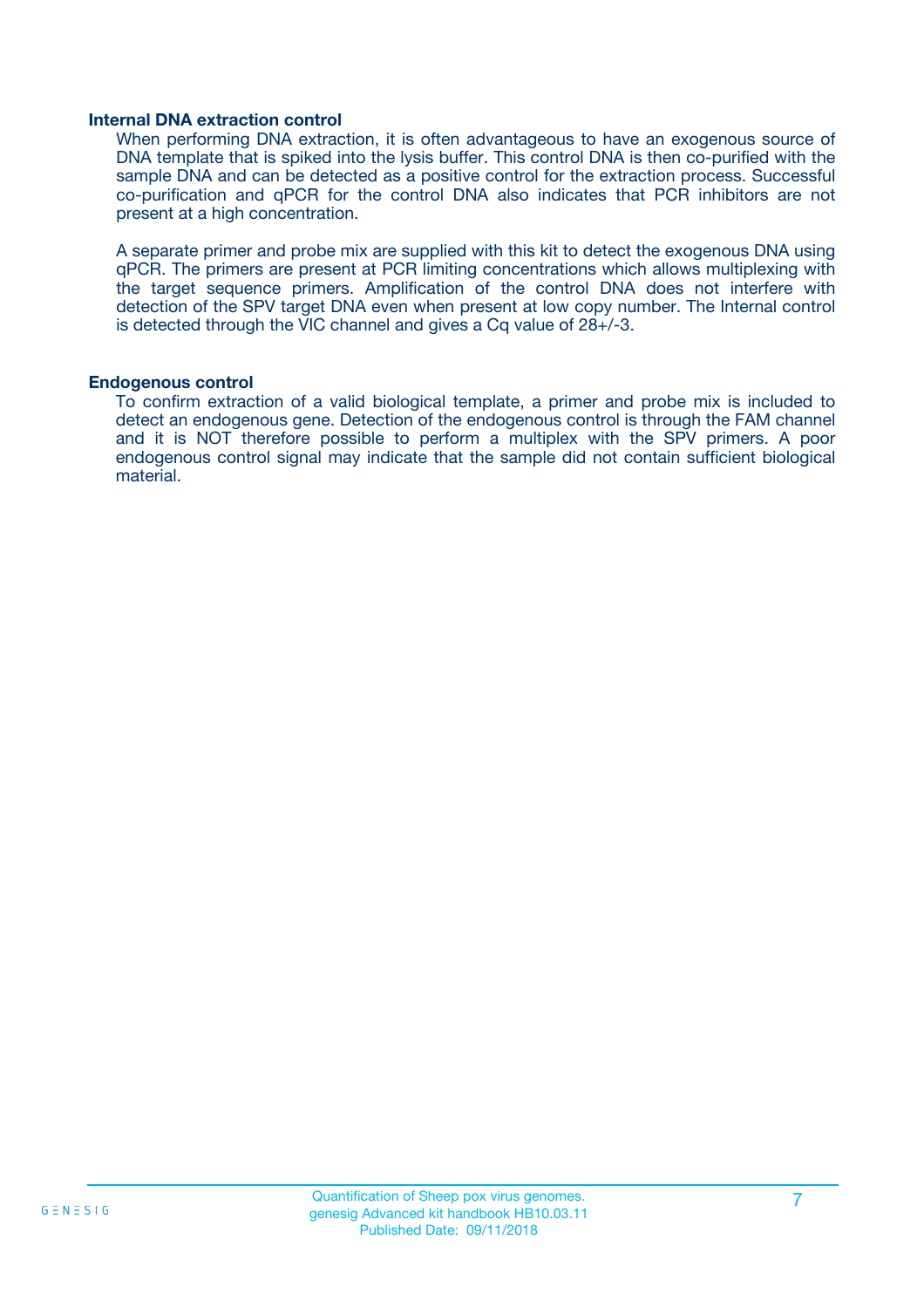### Resuspension protocol

To minimize the risk of contamination with foreign DNA, we recommend that all pipetting be performed in a PCR clean environment. Ideally this would be a designated PCR lab or PCR cabinet. Filter tips are recommended for all pipetting steps.

- **1. Pulse-spin each tube in a centrifuge before opening.** This will ensure lyophilised primer and probe mix is in the base of the tube and is not spilt upon opening the tube.
- **2. Resuspend the primer/probe mixes in the RNase/DNase free water supplied, according to the table below:**

To ensure complete resuspension, vortex each tube thoroughly.

| Component - resuspend in water                       |          |  |
|------------------------------------------------------|----------|--|
| <b>Pre-PCR pack</b>                                  |          |  |
| SPV primer/probe mix (BROWN)                         | $165$ µ  |  |
| Internal extraction control primer/probe mix (BROWN) | $165$ µl |  |
| Endogenous control primer/probe mix (BROWN)          | 165 µl   |  |

**3. Resuspend the internal control template and positive control template in the template preparation buffer supplied, according to the table below:** To ensure complete resuspension, vortex each tube thoroughly.

| Component - resuspend in template preparation buffer |          |  |  |
|------------------------------------------------------|----------|--|--|
| <b>Pre-PCR heat-sealed foil</b>                      |          |  |  |
| Internal extraction control DNA (BLUE)               |          |  |  |
| <b>Post-PCR heat-sealed foil</b>                     |          |  |  |
| SPV Positive Control Template (RED) *                | $500$ µl |  |  |

\* This component contains high copy number template and is a VERY significant contamination risk. It must be opened and handled in a separate laboratory environment, away from the other components.

### DNA extraction

The internal extraction control DNA can be added either to the DNA lysis/extraction buffer or to the DNA sample once it has been resuspended in lysis buffer.

**DO NOT add the internal extraction control DNA directly to the unprocessed biological sample as this will lead to degradation and a loss in signal.**

- **1. Add 4µl of the Internal extraction control DNA (BLUE) to each sample in DNA lysis/extraction buffer per sample.**
- **2. Complete DNA extraction according to the manufacturers protocols.**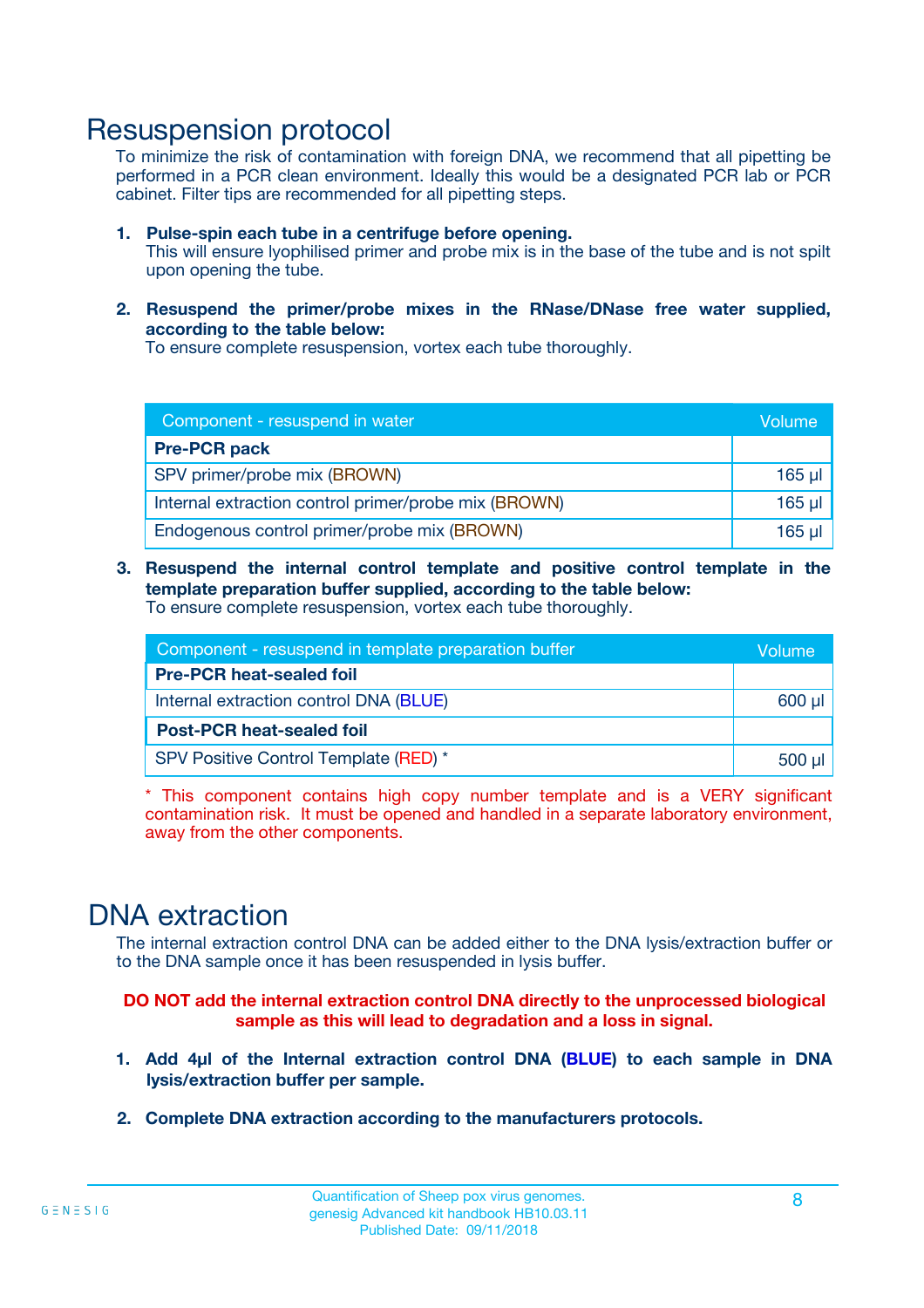# qPCR detection protocol

**1. For each DNA sample prepare a reaction mix according to the table below:** Include sufficient reactions for positive and negative controls.

| Component                                            | Volume   |
|------------------------------------------------------|----------|
| oasig or PrecisionPLUS 2X qPCR Master Mix            | 10 $\mu$ |
| SPV primer/probe mix (BROWN)                         | 1 µI     |
| Internal extraction control primer/probe mix (BROWN) | 1 µl     |
| <b>RNase/DNase free water (WHITE)</b>                | $3 \mu$  |
| <b>Final Volume</b>                                  | 15 µl    |

**2. For each DNA sample prepare an endogenous control reaction according to the table below (Optional):**

**This control reaction will provide useful information regarding the quality of the biological sample.**

| Component                                   | Volume          |
|---------------------------------------------|-----------------|
| oasig or PrecisionPLUS 2X qPCR Master Mix   | 10 <sub>µ</sub> |
| Endogenous control primer/probe mix (BROWN) | 1 µI            |
| <b>RNase/DNase free water (WHITE)</b>       | $4 \mu$         |
| <b>Final Volume</b>                         | 15 µl           |

- **3. Pipette 15µl of each mix into individual wells according to your qPCR experimental plate set up.**
- **4. Prepare sample DNA templates for each of your samples.**
- **5. Pipette 5µl of DNA template into each well, according to your experimental plate set up.**

For negative control wells use 5µl of RNase/DNase free water. The final volume in each well is 20ul.

**6. If a standard curve is included for quantitative analysis, prepare a reaction mix according to the table below:**

| Component                                 | Volume  |
|-------------------------------------------|---------|
| oasig or PrecisionPLUS 2X qPCR Master Mix | 10 µl   |
| SPV primer/probe mix (BROWN)              | 1 µI    |
| <b>RNase/DNase free water (WHITE)</b>     | $4 \mu$ |
| <b>Final Volume</b>                       | 15 µl   |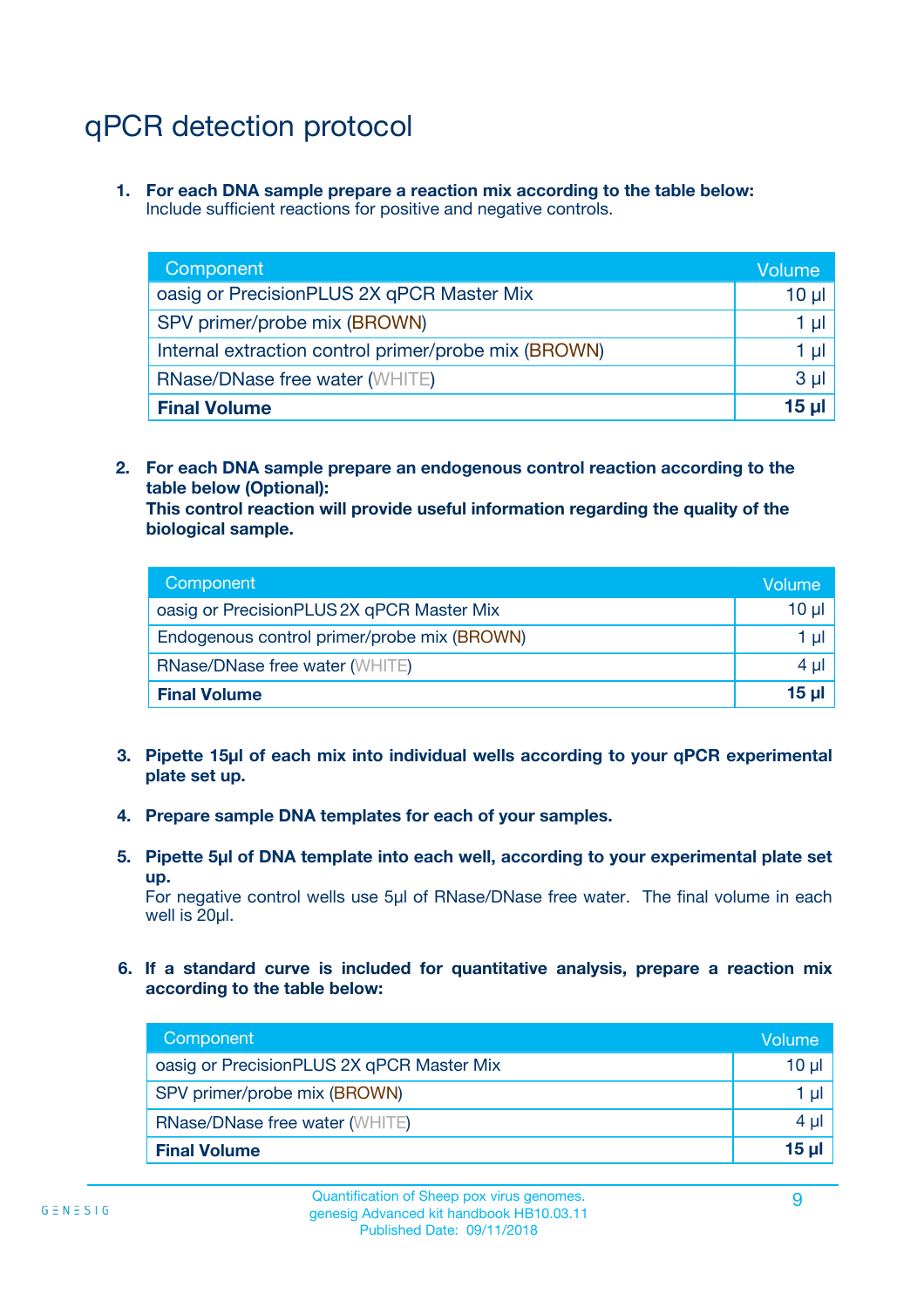#### **7. Preparation of standard curve dilution series.**

- 1) Pipette 90µl of template preparation buffer into 5 tubes and label 2-6
- 2) Pipette 10µl of Positive Control Template (RED) into tube 2
- 3) Vortex thoroughly
- 4) Change pipette tip and pipette 10µl from tube 2 into tube 3
- 5) Vortex thoroughly

Repeat steps 4 and 5 to complete the dilution series

| <b>Standard Curve</b>         | <b>Copy Number</b>     |
|-------------------------------|------------------------|
| Tube 1 Positive control (RED) | $2 \times 10^5$ per µl |
| Tube 2                        | $2 \times 10^4$ per µl |
| Tube 3                        | $2 \times 10^3$ per µl |
| Tube 4                        | $2 \times 10^2$ per µl |
| Tube 5                        | 20 per µl              |
| Tube 6                        | 2 per µl               |

**8. Pipette 5µl of standard template into each well for the standard curve according to your experimental plate set up.**

#### The final volume in each well is 20µl.

## qPCR amplification protocol

Amplification conditions using oasig or PrecisionPLUS 2X qPCR Master Mix.

|             | <b>Step</b>       | <b>Time</b>     | Temp    |
|-------------|-------------------|-----------------|---------|
|             | Enzyme activation | 2 min           | 95 °C   |
| Cycling x50 | Denaturation      | 10 <sub>s</sub> | 95 $°C$ |
|             | DATA COLLECTION * | 60 s            | 60 °C   |

\* Fluorogenic data should be collected during this step through the FAM and VIC channels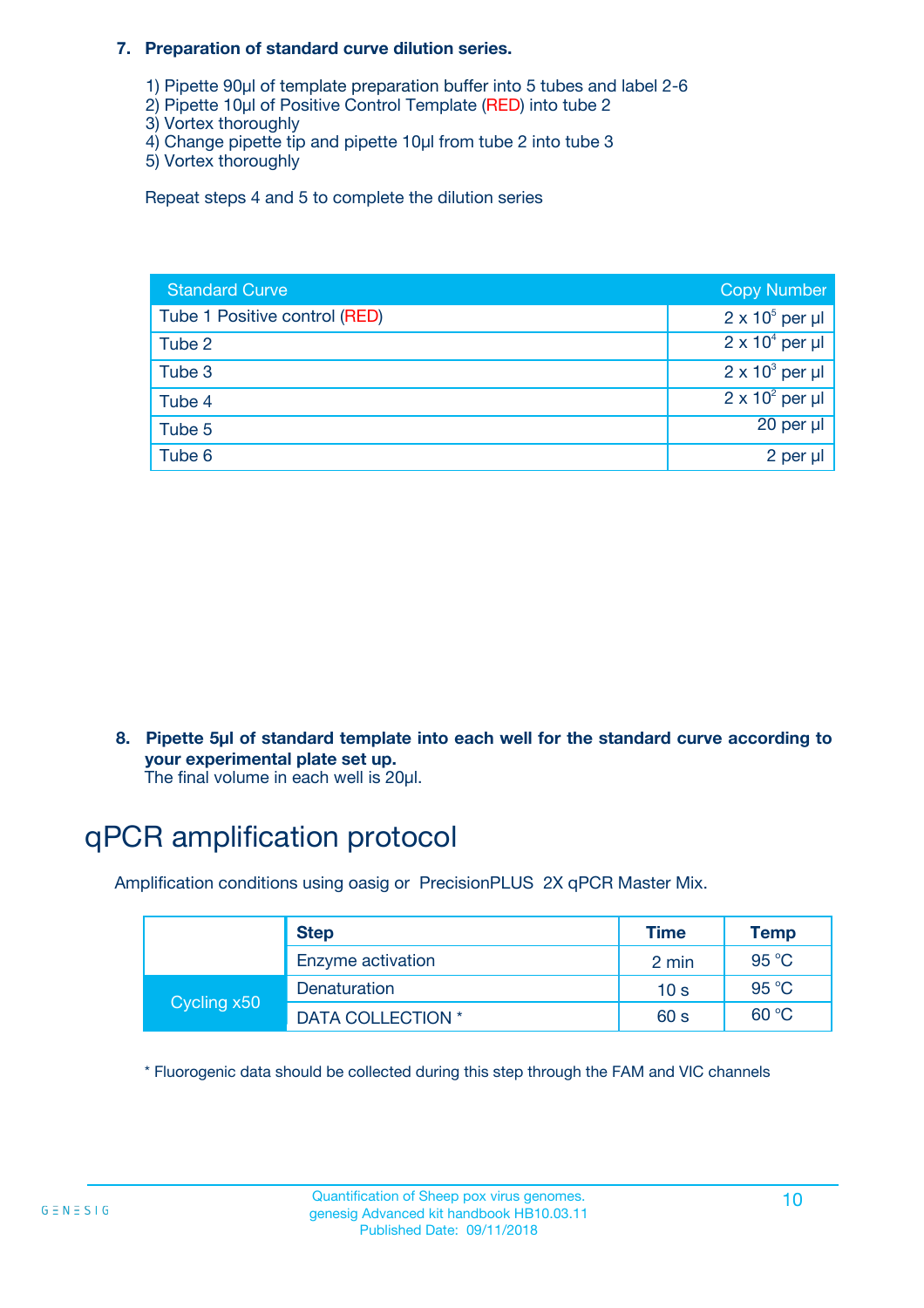# Interpretation of results

| <b>Target</b><br>(FAM) | <b>Internal</b><br>control<br>(NIC) | <b>Positive</b><br>control | <b>Negative</b><br>control | Interpretation                                                                                                  |
|------------------------|-------------------------------------|----------------------------|----------------------------|-----------------------------------------------------------------------------------------------------------------|
| $\leq 30$              | $+ 1 -$                             | ÷                          |                            | <b>POSITIVE QUANTITATIVE RESULT</b><br>calculate copy number                                                    |
| > 30                   | ٠                                   | ÷                          |                            | <b>POSITIVE QUANTITATIVE RESULT</b><br>calculate copy number                                                    |
| > 30                   |                                     | ÷                          |                            | <b>POSITIVE QUALITATIVE RESULT</b><br>do not report copy number as this<br>may be due to poor sample extraction |
|                        | ÷                                   | ÷                          |                            | <b>NEGATIVE RESULT</b>                                                                                          |
| $+ 1 -$                | $+ 1 -$                             | ÷                          | $\leq$ 35                  | <b>EXPERIMENT FAILED</b><br>due to test contamination                                                           |
| $+$ / -                | $+ 1 -$                             | ÷                          | > 35                       | $\star$                                                                                                         |
|                        |                                     | ÷                          |                            | <b>SAMPLE PREPARATION FAILED</b>                                                                                |
|                        |                                     |                            | $+$ /                      | <b>EXPERIMENT FAILED</b>                                                                                        |

Positive control template (**RED**) is expected to amplify between Cq 16 and 23. Failure to satisfy this quality control criterion is a strong indication that the experiment has been compromised.

\*Where the test sample is positive and the negative control is positive with a  $Ca > 35$ , the sample must be reinterpreted based on the relative signal strength of the two results:



If the sample amplifies  $> 5$  Cq earlier than the negative control then the sample should be reinterpreted (via the table above) with the negative control verified as negative.



If the sample amplifies  $< 5$  Cq earlier than the negative control then the positive sample result is invalidated and<br>the result should be determined  $the$  result should be inconclusive due to test contamination. The test for this sample should be repeated.